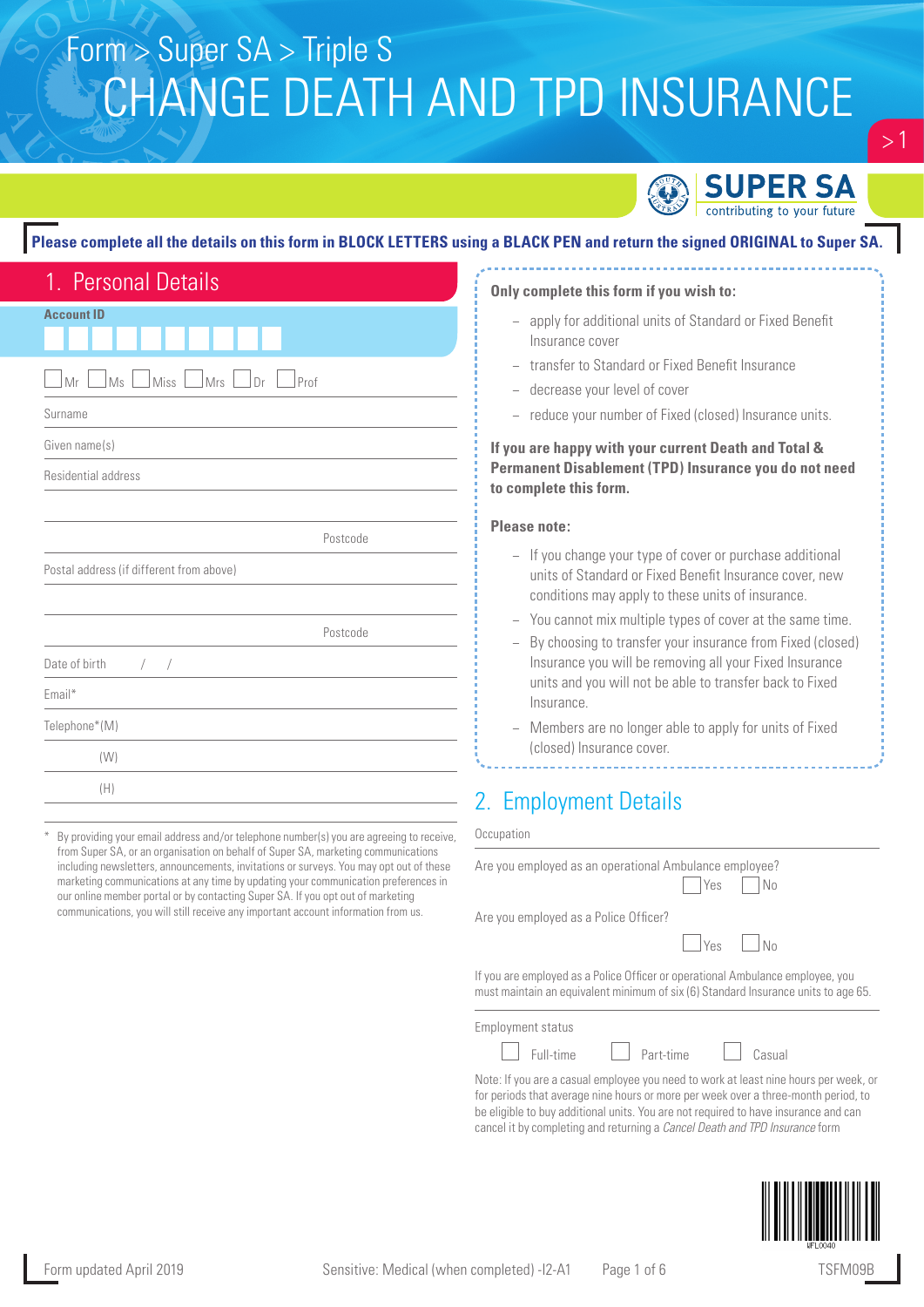

**If you are requesting additional cover, please complete Sections 4, 5 and 6 over the page.**

 $> 2$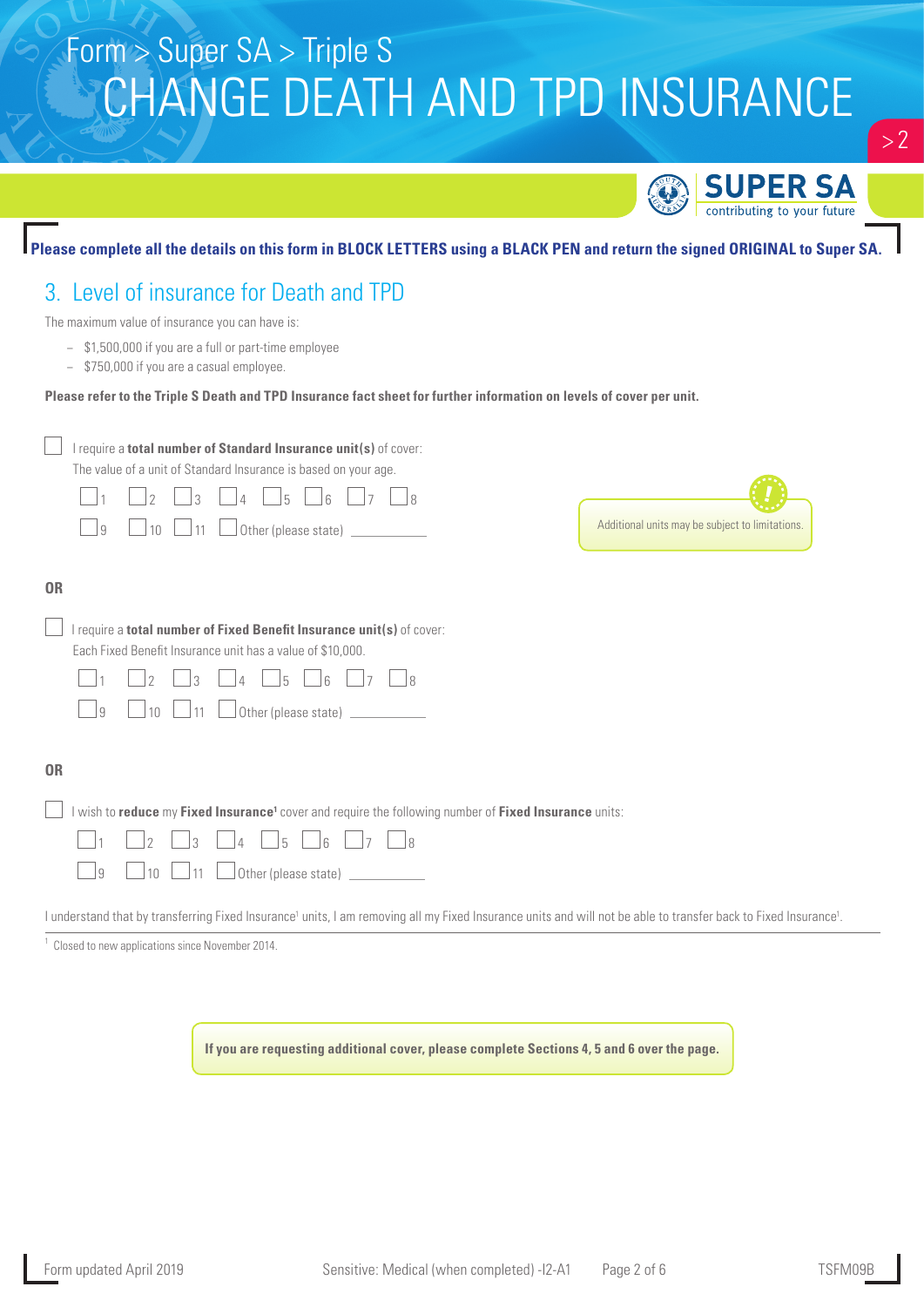

## **Please complete all the details on this form in BLOCK LETTERS using a BLACK PEN and return the signed ORIGINAL to Super SA.**

## 4. Personal Statement

If you are applying for additional units of Standard or Fixed Benefit Insurance cover, you are required to complete this Personal Statement regarding your health. If you need more space please attach additional pages.

| 1. | Height:<br>cm                                                                                                                                                 | Weight:                                          | kg                                                                                                                           |                                                                                                                                                                                                                                                                                                                                                                                                                                               |
|----|---------------------------------------------------------------------------------------------------------------------------------------------------------------|--------------------------------------------------|------------------------------------------------------------------------------------------------------------------------------|-----------------------------------------------------------------------------------------------------------------------------------------------------------------------------------------------------------------------------------------------------------------------------------------------------------------------------------------------------------------------------------------------------------------------------------------------|
| 2. | Are you, or have you been, a smoker or used <sup>2</sup> any sort of tobacco product <sup>3</sup> in the last 5 years?<br>No<br>Yes                           |                                                  |                                                                                                                              | Please ensure that all the sections of<br>this form have been completed including:                                                                                                                                                                                                                                                                                                                                                            |
| 3. | Do you have an illness/medical condition(s) <sup>4</sup> or disability?<br>Yes                                                                                | $\sqrt{N}$ (If no, please proceed to question 7) |                                                                                                                              | - your height and weight and<br>- details of your doctor(s).                                                                                                                                                                                                                                                                                                                                                                                  |
| 4. | What is the exact nature of the illness/medical condition(s) <sup>4</sup> or disability?<br>If more than one condition, please attach additional information. |                                                  |                                                                                                                              | Incomplete sections will cause delays in<br>processing.                                                                                                                                                                                                                                                                                                                                                                                       |
|    |                                                                                                                                                               |                                                  |                                                                                                                              |                                                                                                                                                                                                                                                                                                                                                                                                                                               |
| 5. | a) When did you first suffer from the above illness/medical condition(s) <sup>4</sup> or disability?                                                          |                                                  |                                                                                                                              |                                                                                                                                                                                                                                                                                                                                                                                                                                               |
|    |                                                                                                                                                               |                                                  |                                                                                                                              |                                                                                                                                                                                                                                                                                                                                                                                                                                               |
|    | b)<br>N <sub>0</sub><br>  Yes<br>Is/are the illness/medical condition(s) <sup>4</sup> or disability getting worse?<br>C)<br>N <sub>0</sub><br>  Yes           |                                                  | Have you had any recurrence or symptoms arising from the illness/medical condition(s) <sup>4</sup> or disability?            |                                                                                                                                                                                                                                                                                                                                                                                                                                               |
| 6. | $\Box$ No<br>Yes<br>If Yes, please give details:                                                                                                              |                                                  | a) Are you still receiving treatment (including medication) for the illness/medical condition(s) <sup>4</sup> or disability? |                                                                                                                                                                                                                                                                                                                                                                                                                                               |
|    |                                                                                                                                                               |                                                  |                                                                                                                              | <sup>1</sup> Use of tobacco includes smoking, chewing or sucking of a<br>tobacco product or any other activity involving the consumption<br>of a tobacco product.                                                                                                                                                                                                                                                                             |
|    | Form updated April 2019                                                                                                                                       |                                                  | Sensitive: Medical (when completed) -I2-A1                                                                                   | <sup>2</sup> A tobacco product means a cigarette, cigar, cigarette or pipe<br>tobacco, tobacco prepared for chewing or sucking, or snuff.<br><sup>3</sup> A 'medical condition' is any disease, injury, disability, disorder,<br>syndrome, infection, behaviour and atypical variations of<br>structure and function that impact on or affect the physical<br>and/or mental condition, and impairs normal function.<br>Page 3 of 6<br>TSFM09B |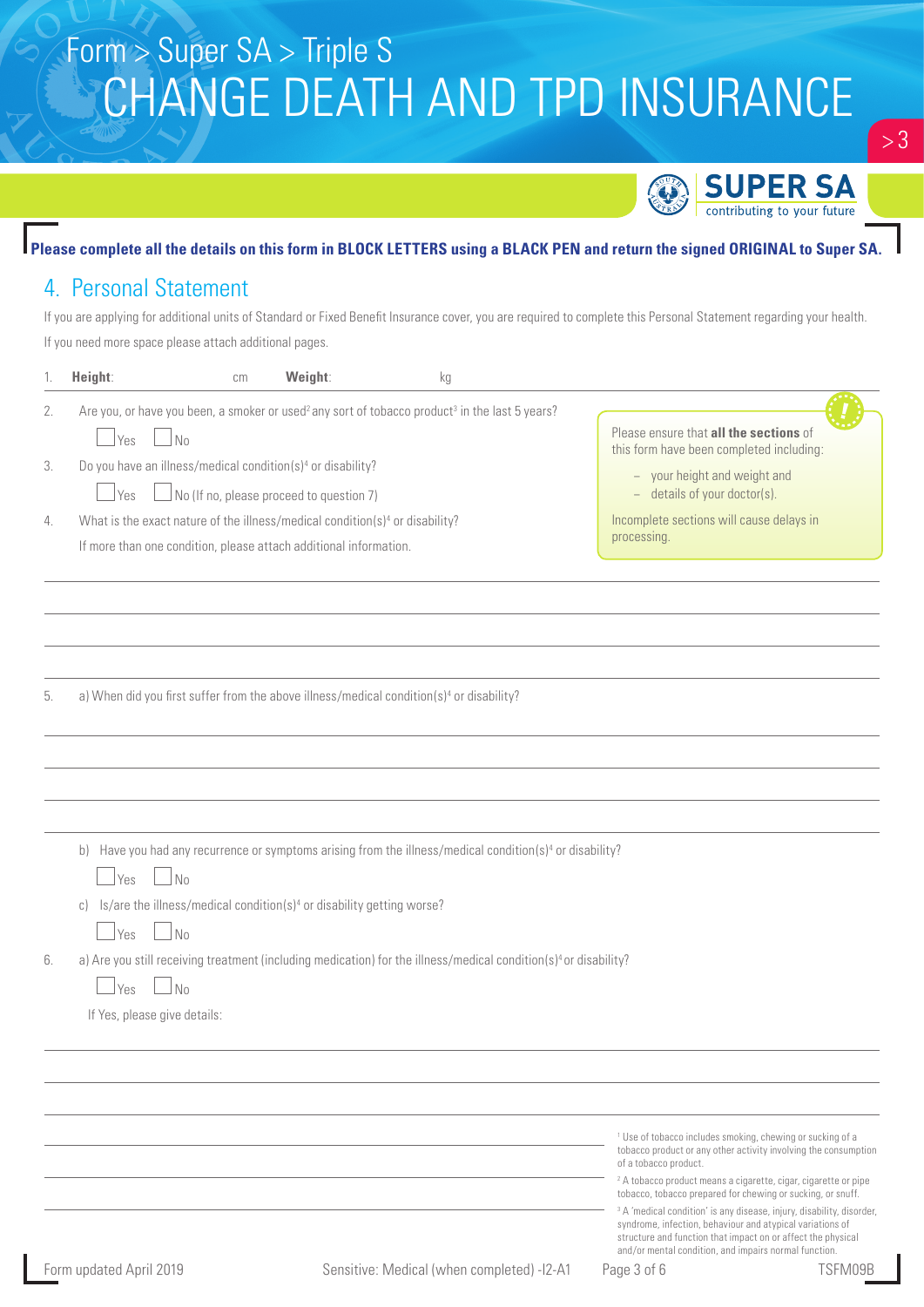|    |                                                                                                                                                                                                                | <b>SUPER SA</b>                                                                                                                                                                                                                                          |
|----|----------------------------------------------------------------------------------------------------------------------------------------------------------------------------------------------------------------|----------------------------------------------------------------------------------------------------------------------------------------------------------------------------------------------------------------------------------------------------------|
|    | Please complete all the details on this form in BLOCK LETTERS using a BLACK PEN and return the signed ORIGINAL to Super SA.<br>b) What was the nature of any treatment?                                        | contributing to your future                                                                                                                                                                                                                              |
|    |                                                                                                                                                                                                                |                                                                                                                                                                                                                                                          |
| 7. | a) Have you ever consulted a doctor about some other illness/medical condition(s) <sup>4</sup> or disability which is not an existing medical condition?<br>  Yes<br>$\Box$ No<br>If Yes, please give details: |                                                                                                                                                                                                                                                          |
|    |                                                                                                                                                                                                                |                                                                                                                                                                                                                                                          |
|    | b) What was the exact nature of the illness/medical condition(s) <sup>4</sup> or disability?<br>If more than one condition, please attach additional information.                                              |                                                                                                                                                                                                                                                          |
|    | c) When did you first suffer from the above illness/medical condition(s) <sup>4</sup> or disability?                                                                                                           |                                                                                                                                                                                                                                                          |
|    | d) Have you had any recurrence or symptoms arising from the illness/medical condition(s) <sup>4</sup> or disability?                                                                                           |                                                                                                                                                                                                                                                          |
|    | e) What was the nature of the treatment?                                                                                                                                                                       |                                                                                                                                                                                                                                                          |
|    |                                                                                                                                                                                                                | <sup>4</sup> A 'medical condition' is any disease, injury,<br>disability, disorder, syndrome, infection,<br>behaviour and atypical variations of structure<br>and function that impact on or affect the<br>physical and/or mental condition, and impairs |

normal function

 $\sim 4$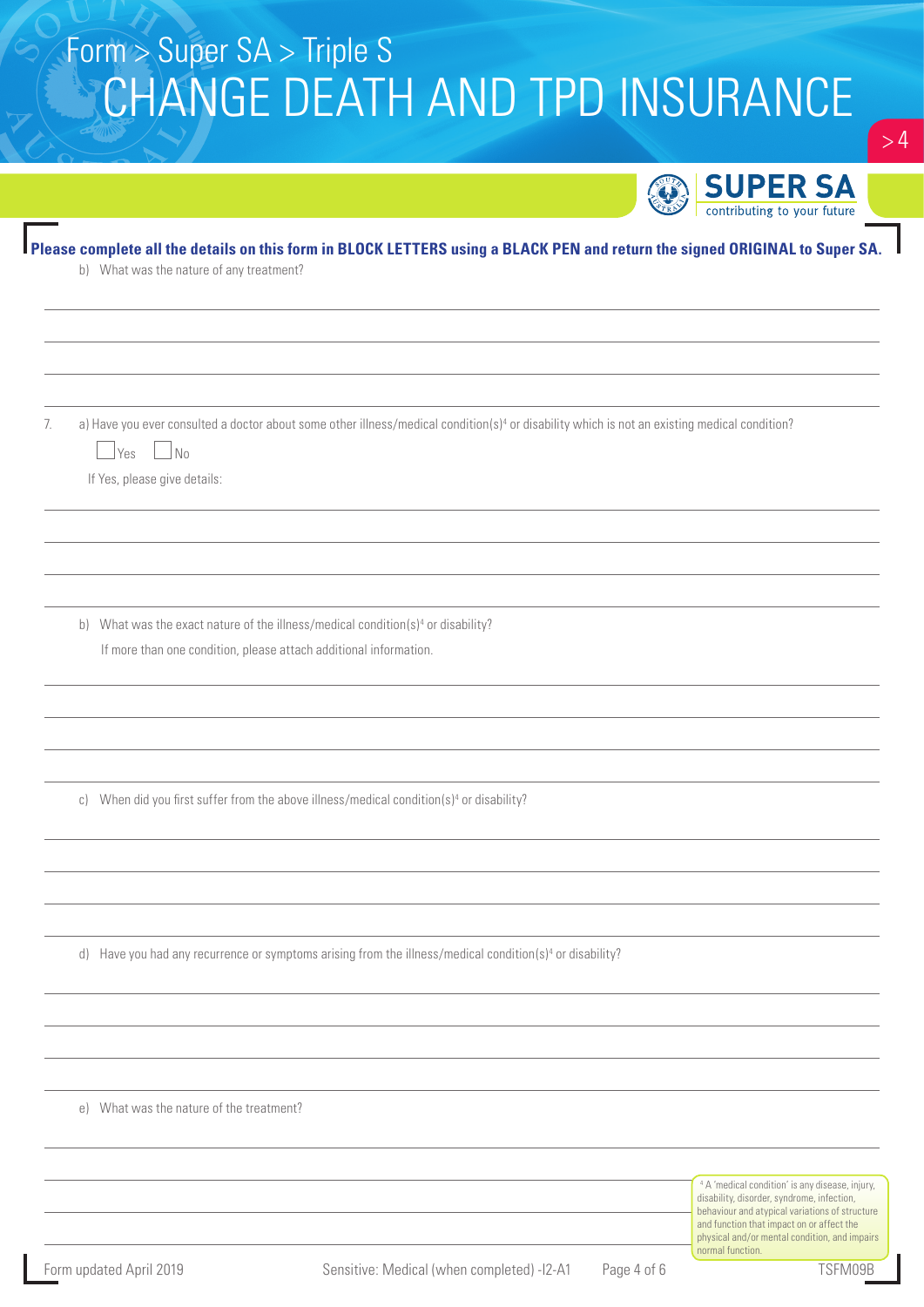|                                                                                                                                                                                                                                                           | <b>SUPER SA</b>                                                                                                                                                                                         |
|-----------------------------------------------------------------------------------------------------------------------------------------------------------------------------------------------------------------------------------------------------------|---------------------------------------------------------------------------------------------------------------------------------------------------------------------------------------------------------|
|                                                                                                                                                                                                                                                           | contributing to your future                                                                                                                                                                             |
| Please complete all the details on this form in BLOCK LETTERS using a BLACK PEN and return the signed ORIGINAL to Super SA<br>Have you ever had any surgical procedures in relation to any illness/medical condition(s) <sup>4</sup> or disability?<br>8. |                                                                                                                                                                                                         |
| $\Box$ No<br>  Yes                                                                                                                                                                                                                                        | <sup>4</sup> A 'medical condition' is any disease, injury,<br>disability, disorder, syndrome, infection,<br>behaviour and atypical variations of structure<br>and function that impact on or affect the |
| If Yes, please give details:                                                                                                                                                                                                                              | physical and/or mental condition, and impairs<br>normal function.                                                                                                                                       |
|                                                                                                                                                                                                                                                           |                                                                                                                                                                                                         |
|                                                                                                                                                                                                                                                           |                                                                                                                                                                                                         |
| Do you intend to seek any medical advice or treatment in the next 6 months?<br>9.                                                                                                                                                                         |                                                                                                                                                                                                         |
| No<br>Yes<br>If Yes, please give details:                                                                                                                                                                                                                 |                                                                                                                                                                                                         |
|                                                                                                                                                                                                                                                           |                                                                                                                                                                                                         |
|                                                                                                                                                                                                                                                           |                                                                                                                                                                                                         |
| 5. Doctor's Details                                                                                                                                                                                                                                       |                                                                                                                                                                                                         |
| Please provide the name(s) of doctor(s) for your most recent consultation.<br>This section must be completed in all cases.                                                                                                                                |                                                                                                                                                                                                         |
| <b>Doctor's name</b>                                                                                                                                                                                                                                      |                                                                                                                                                                                                         |
| Doctor's address                                                                                                                                                                                                                                          |                                                                                                                                                                                                         |
|                                                                                                                                                                                                                                                           |                                                                                                                                                                                                         |
| <b>Doctor's name</b><br>Doctor's address                                                                                                                                                                                                                  |                                                                                                                                                                                                         |
|                                                                                                                                                                                                                                                           |                                                                                                                                                                                                         |
| <b>Doctor's name</b>                                                                                                                                                                                                                                      |                                                                                                                                                                                                         |
| Doctor's address                                                                                                                                                                                                                                          |                                                                                                                                                                                                         |
|                                                                                                                                                                                                                                                           |                                                                                                                                                                                                         |
| <b>Doctor's name</b>                                                                                                                                                                                                                                      |                                                                                                                                                                                                         |
| Doctor's address                                                                                                                                                                                                                                          |                                                                                                                                                                                                         |

 $> 5$